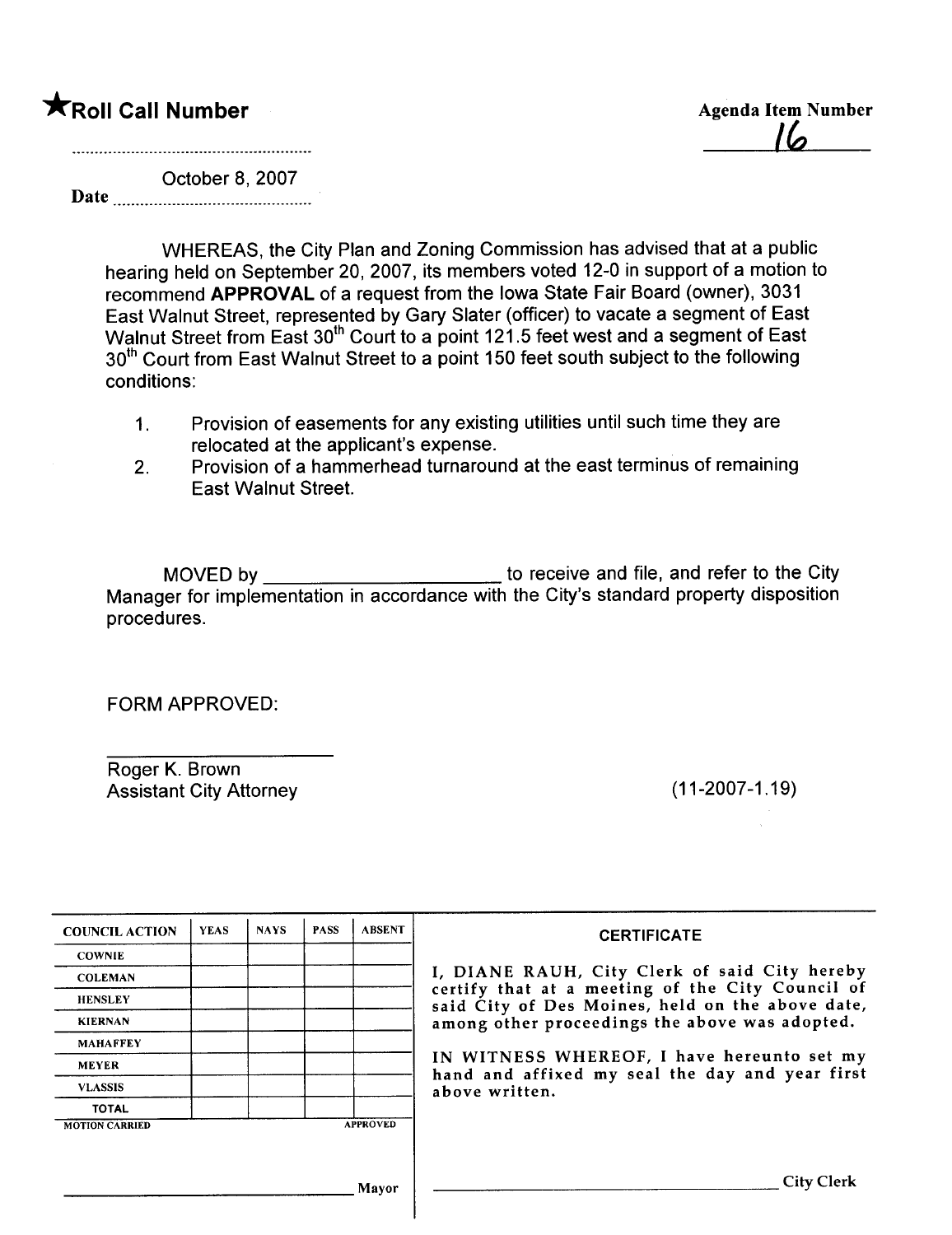| Request from the lowa State Fair Board (owner), 3031 East Walnut Street, represented |                                                              |  |                                                                                                                                                                                                       |          |  |                      |              |           | File #       |     |
|--------------------------------------------------------------------------------------|--------------------------------------------------------------|--|-------------------------------------------------------------------------------------------------------------------------------------------------------------------------------------------------------|----------|--|----------------------|--------------|-----------|--------------|-----|
|                                                                                      | by Gary Slater (officer) for vacation.                       |  |                                                                                                                                                                                                       |          |  |                      |              |           | 11-2007-1.19 |     |
| <b>Description</b><br>of Action                                                      |                                                              |  | Vacate a segment of East Walnut Street from East 30 <sup>th</sup> Court to a point 121.5 feet west<br>and a segment of East 30 <sup>th</sup> Court from East Walnut Street to a point 150 feet south. |          |  |                      |              |           |              |     |
| 2020 Community<br><b>Character Plan</b>                                              |                                                              |  | Public/Semi-Public.                                                                                                                                                                                   |          |  |                      |              |           |              |     |
| Horizon 2025<br><b>Transportation Plan</b>                                           | No Planned Improvements.                                     |  |                                                                                                                                                                                                       |          |  |                      |              |           |              |     |
| <b>Current Zoning District</b>                                                       | "R1-60" One-Family Low-Density Residential District.         |  |                                                                                                                                                                                                       |          |  |                      |              |           |              |     |
| <b>Proposed Zoning District</b>                                                      | N/A.                                                         |  |                                                                                                                                                                                                       |          |  |                      |              |           |              |     |
|                                                                                      | <b>Consent Card Responses</b>                                |  |                                                                                                                                                                                                       | In Favor |  | Not In Favor         | Undetermined |           | % Opposition |     |
| Inside Area                                                                          |                                                              |  |                                                                                                                                                                                                       |          |  |                      |              |           |              |     |
| Outside Area                                                                         |                                                              |  |                                                                                                                                                                                                       |          |  | O                    |              | N/A       |              |     |
|                                                                                      | <b>Plan and Zoning</b><br><b>Commission Action</b><br>Denial |  | $12 - 0$<br>Approval                                                                                                                                                                                  |          |  | Required 6/7 Vote of | Yes          |           |              |     |
|                                                                                      |                                                              |  |                                                                                                                                                                                                       |          |  | the City Council     |              | <b>No</b> |              | N/A |

### Iowa State Fair Board - E 30th Court & E Walnut Street

# $E31535$ EWALNUT ST E WALNUT ST E WALNUT ST E31ST CT LOGAN AVE LOGAN AVE E31ST CT 5  $E$  30th **DEAN CT** DEAM AVE Е 29ТН СТ E 3 lat ST **TSQ NORTH**

11-2007-1.19

16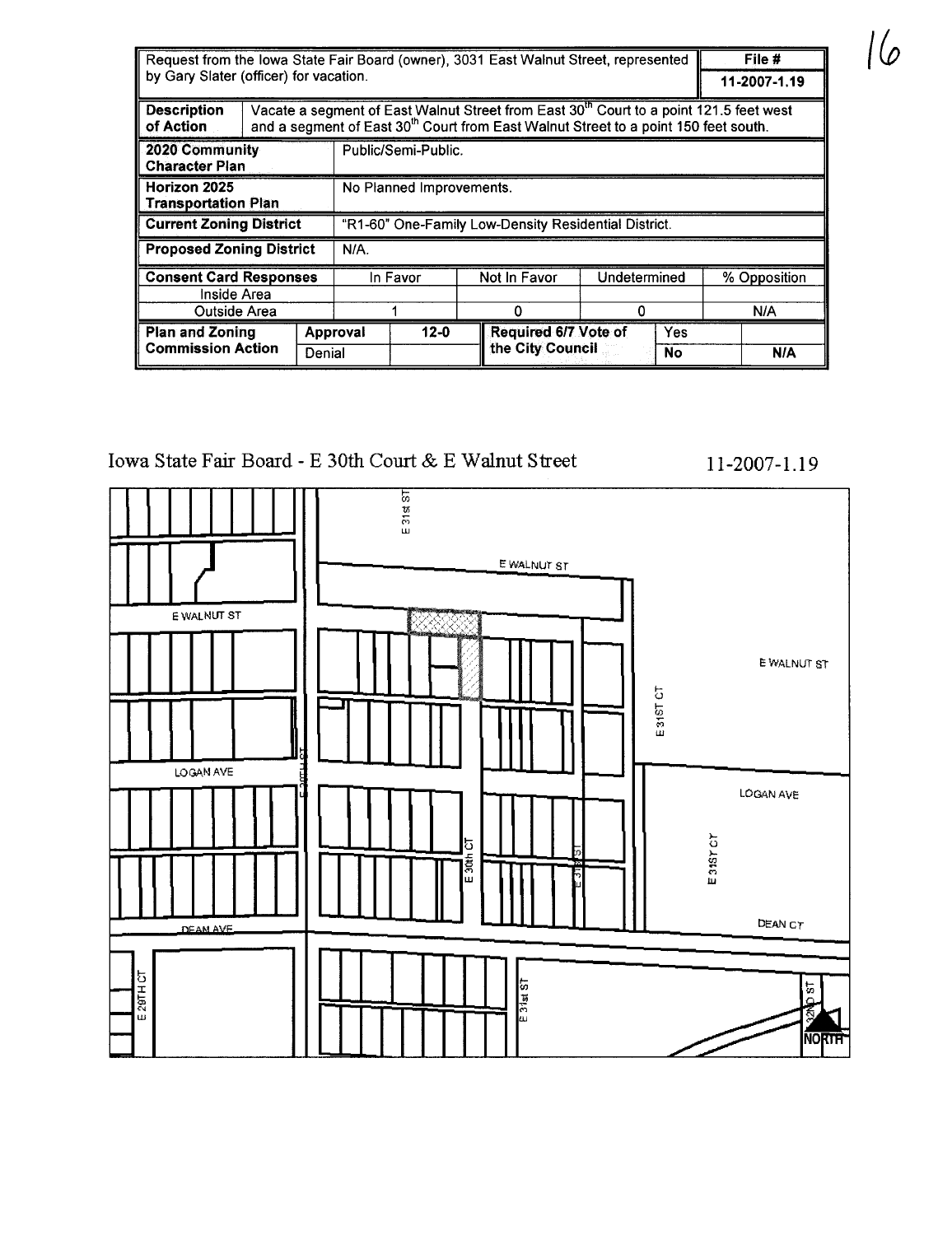$11 - 2007$  1.10 07  $Date_$ Ite regiment. **k**(am not ) in favor of the (Circle On **RECEIVED** homas  $AC^{\dagger}$ **Print Nat** SEP<sub>1</sub> **COMMUNITY DEVELOPMEN** ) c/ n4 **DEPARTMENT** ry be listed R a for on

 $\overline{a}$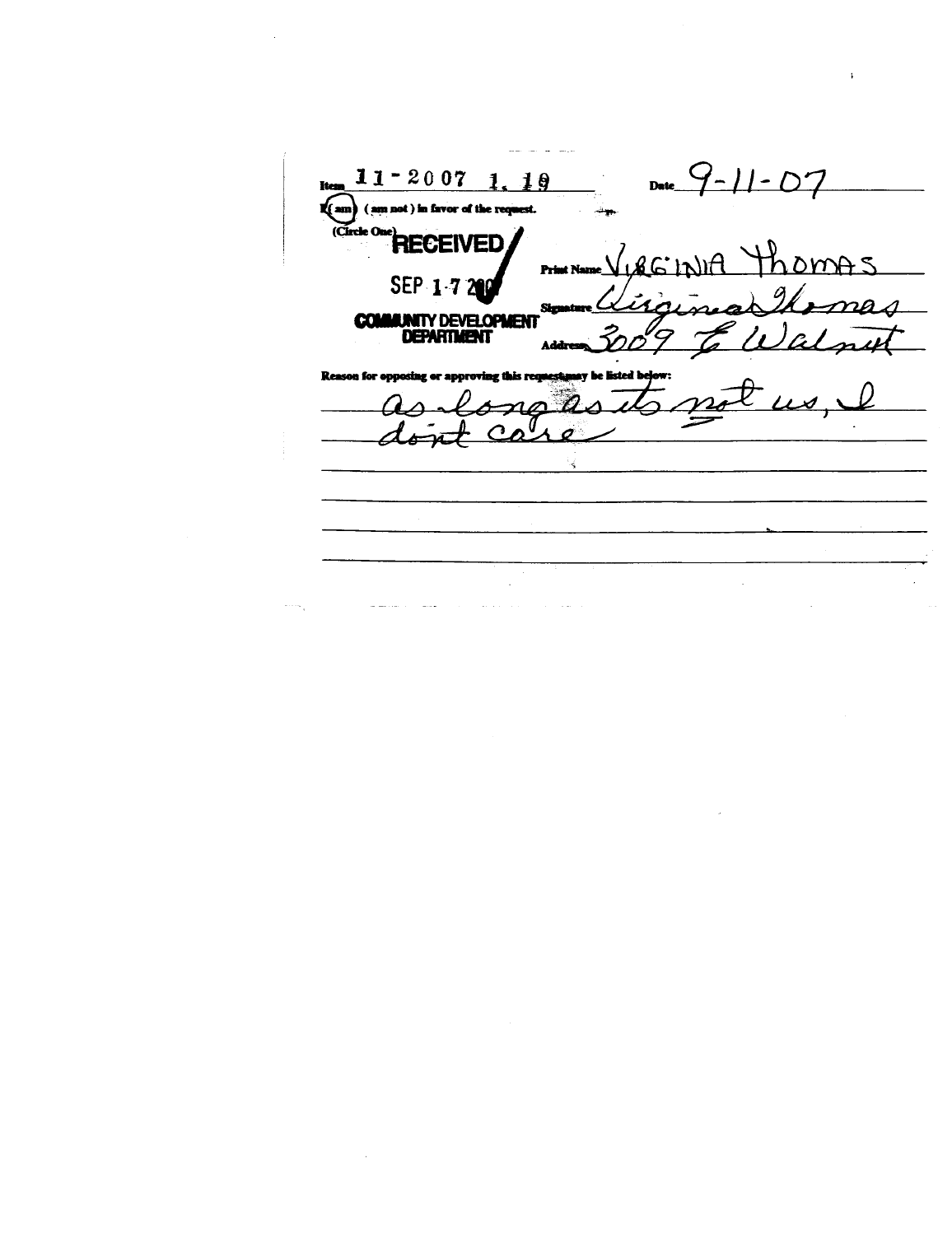| ×.<br>× |
|---------|
|         |

| <b>V</b><br>Agenda Item |
|-------------------------|
|-------------------------|

Roll Call #

October 8, 2007

Honorable Mayor and City Council City of Des Moines, Iowa

Members:

Communication from the City Plan and Zoning Commission advising that at their meeting held September 20, 2007, the following action was taken:

#### COMMISSION RECOMMENDATION:

|                                                                                                                 | After public hearing, the members voted 12-0 as follows: |     |             |      |        |  |  |  |
|-----------------------------------------------------------------------------------------------------------------|----------------------------------------------------------|-----|-------------|------|--------|--|--|--|
|                                                                                                                 | <b>Commission Action:</b>                                | Yes | <b>Nays</b> | Pass | Absent |  |  |  |
|                                                                                                                 | David Cupp<br><b>Shirley Daniels</b>                     | χ   |             |      | X      |  |  |  |
| CITY OF DES MOINES                                                                                              | Dann Flaherty                                            | Х   |             |      |        |  |  |  |
|                                                                                                                 | <b>Bruce Heilman</b><br>Jeffrey Johannsen                | Χ   |             |      | X      |  |  |  |
| CITY PLAN AND ZONING COMMISSION<br>ARMORY BUILDING<br>602 ROBERT D. RAY DRIVE<br>DES MOINES. IOWA 50309 -- 1881 | Greg Jones<br><b>Frances Koontz</b>                      | X   |             |      | X      |  |  |  |
| (515) 283-4182                                                                                                  | Kaye Lozier                                              | Х   |             |      |        |  |  |  |
| ALL-AMERICA CITY                                                                                                | Jim Martin                                               | Χ   |             |      |        |  |  |  |
| 1949, 1976, 1981                                                                                                | Brian Millard                                            | Χ   |             |      |        |  |  |  |
| 2003                                                                                                            | <b>Brook Rosenberg</b>                                   | Χ   |             |      |        |  |  |  |
|                                                                                                                 | <b>Mike Simonson</b>                                     | Χ   |             |      |        |  |  |  |
|                                                                                                                 | <b>Kent Sovern</b>                                       | Χ   |             |      |        |  |  |  |
|                                                                                                                 | Tim Urban                                                | Χ   |             |      |        |  |  |  |
|                                                                                                                 | <b>Marc Wallace</b>                                      | Χ   |             |      |        |  |  |  |

APPROVAL of a request from the Iowa State Fair Board (owner), 3031 East Walnut Street, represented by Gary Slater (officer) to vacate a segment of East Walnut Street from East 30<sup>th</sup> Court to a point 121.5 feet west and a segment of East 30<sup>th</sup> Court from East Walnut Street to a point 150 feet south subject to the following conditions: (11-2007-1.19)

- 1. Provision of easements for any existing utilities until such time they are relocated at the applicant's expense.
- 2. Provision of a hammerhead turnaround at the east terminus of remaining East Walnut Street.

Written Responses

- 4 In Favor
- 1 In Opposition

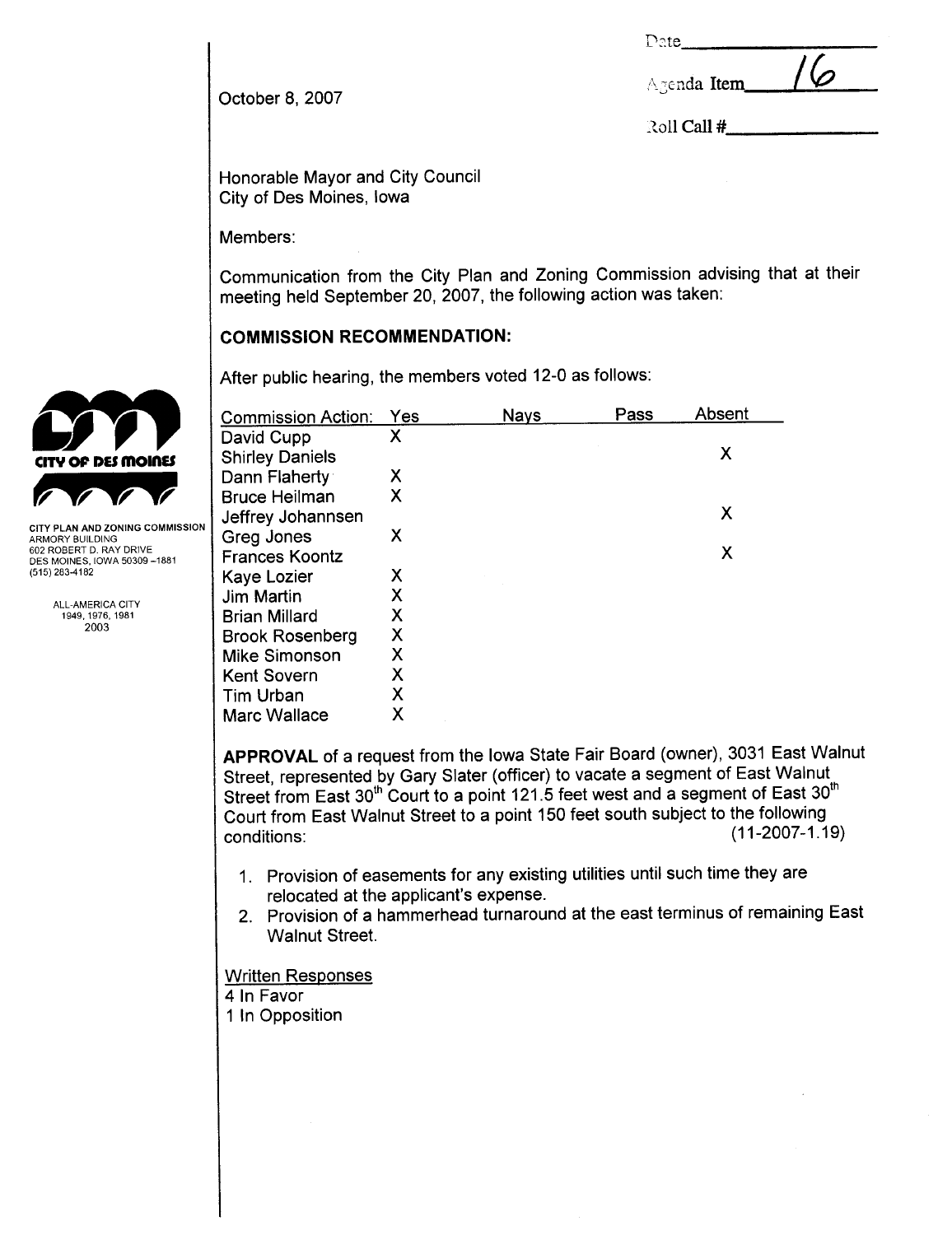#### STAFF RECOMMENDATION AND BASIS FOR APPROVAL

Staff recommends approval of the requested vacation and conveyance subject to the following conditions:

- 1. Provision of easements for any existing utilities until such time they are relocated at the applicant's expense.
- 2. Provision of a hammerhead turnaround at the east terminus of remaining East Walnut Street.

#### STAFF REPORT

#### i. GENERAL INFORMATION

- 1. Purpose of Request: The applicant is seeking vacation and conveyance of right-of-way for inclusion with the adjoining Iowa State Fairgrounds to the north and to the east in order to construct an off-street parking lot.
- 2. Size of Site: The portion of East Walnut Street right of way measures 60' x 171.5' (10,290 square feet) and the portion of East 30<sup>th</sup> Court measures 50' x 150' (7,500 square feet) for a combined area of 17,790 square feet (0.41 acre).
- 3. Existing Zoning (site): "R1-60" One-Family Low-Density Residential District.
- 4. Existing Land Use (site): Unimproved East Walnut Street and East 30<sup>th</sup> Court.
- 5. Adjacent Land Use and Zoning:

**East** – "R1-60", Use is the Iowa State Fairgrounds.

West - "R1-60", Use is vacant land owned by the State of Iowa.

- 6. General Neighborhood/Area Land Uses: The subject right-of-way is located at the southwest fringe of the Iowa State Fairgrounds.
- 7. Applicable Recognized Neighborhood(s): Laurel Hill Neighborhood Association.
- 8. Relevant Zoning History: N/A.
- 9. 2020 Community Character Land Use Plan Designation: Public/Semi-Public.
- 10. Applicable Regulations: The Commission reviews all proposals to vacate land dedicated for a specific public purpose, such as for streets and parks, to determine whether the land is still needed for such purpose or may be released (vacated) for other use. The recommendation of the Commission is forwarded to the City Council.

#### II. ADDITIONAL APPLICABLE INFORMATION

- 1. Utilties: Easements must be provided for any existing utilities in place until such time they are relocated at the applicant's expense. No existing utilities have been identified at this time.
- 2. Traffic/Street System: The City's Traffic and Transportation Division has indicated that the requested segments of right-of-way can be conveyed without having an impact on the adjoining street system so long as a hammerhead turnaround at the east terminus of the remaining 221.5' segment of East Walnut Street is provided.